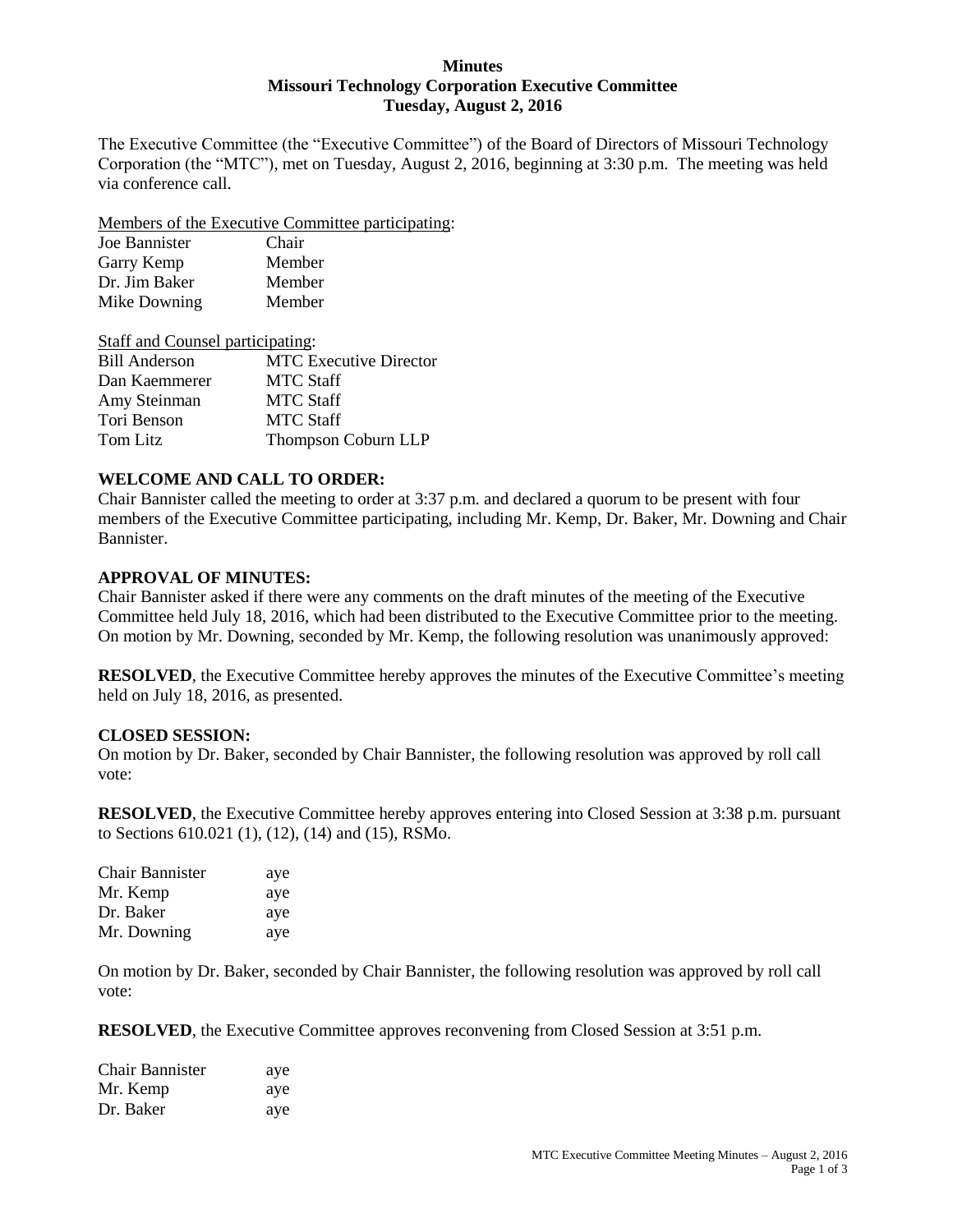Mr. Downing aye

Chair Bannister reported that the Executive Committee took no action in Closed Session after a discussion confined to the matters stated above.

### **POST AWARD COMPLIANCE-CARS N KIDS LLC DEFAULT:**

On motion by Mr. Kemp, seconded by Dr. Baker, the following resolution was unanimously approved:

**RESOLVED,** the Executive Committee on behalf of the MTC Board hereby authorizes the MTC Executive Director to accept a settlement proposal from Cars N Kids LLC, in accordance with the recommendation of the Missouri Attorney General's Office which is serving as counsel to the MTC in the related litigation to enforce the MTC's legal claims; and

**FURTHER RESOLVED**, the Executive Committee on behalf of the MTC Board hereby authorizes the MTC Executive Director on behalf of MTC to negotiate, amend, and approve any and all agreements, documents or instruments and to take such other actions as may be required or desirable in connection with, or in furtherance of such proposed settlement.

### **IDEA FUND TRANSACTION DOCUMENTS:**

On motion by Dr. Baker, seconded by Mr. Downing, the following resolution was unanimously approved:

### **Appistry LLC**

**RESOLVED**, the Executive Committee on behalf of the MTC Board hereby approves the transaction documents for an investment by MTC in an amount up to \$250,000 to purchase Series B Preferred Units of Appistry LLC pursuant to Venture Capital Co-Investment Application VCCI 2016-18-006 (Appistry) in substantially the form presented;

**FURTHER RESOLVED**, the Executive Committee on behalf of the MTC Board hereby authorizes the MTC Executive Director to execute and deliver on behalf of the MTC all documents relating to such loan on behalf of the MTC; and

**FURTHER RESOLVED**, the Executive Committee on behalf of the MTC Board hereby authorizes the MTC Executive Director on behalf of the MTC to negotiate, amend, and approve any and all agreements, documents or instruments and to take such other actions as may be required or desirable in connection with, or in furtherance of such investment.

### **MOBEC GRANT AGREEMENT:**

On motion by Mr. Kemp, seconded by Dr. Baker, the following resolution was unanimously approved:

### **UMKC**

**RESOLVED**, the Executive Committee on behalf of the MTC Board hereby approves the Missouri Building Entrepreneurial Capacity Program grant agreement for a grant in the amount of \$300,000 to the University of Missouri System for the UMKC pursuant to MOBEC Application 2016-19-004 in substantially the form presented; and

**FURTHER RESOLVED**, the Executive Committee on behalf of the MTC Board hereby authorizes the MTC Executive Director full power and authority on behalf of the MTC to complete any remaining due diligence and to negotiate, amend, and approve any and all agreements, documents or instruments and to take such other actions as may be required or desirable in connection with, or in furtherance of such grant; and

**FURTHER RESOLVED**, the Board hereby authorizes the MTC Executive Director on behalf of the MTC to execute and deliver all documents relating to such grant.